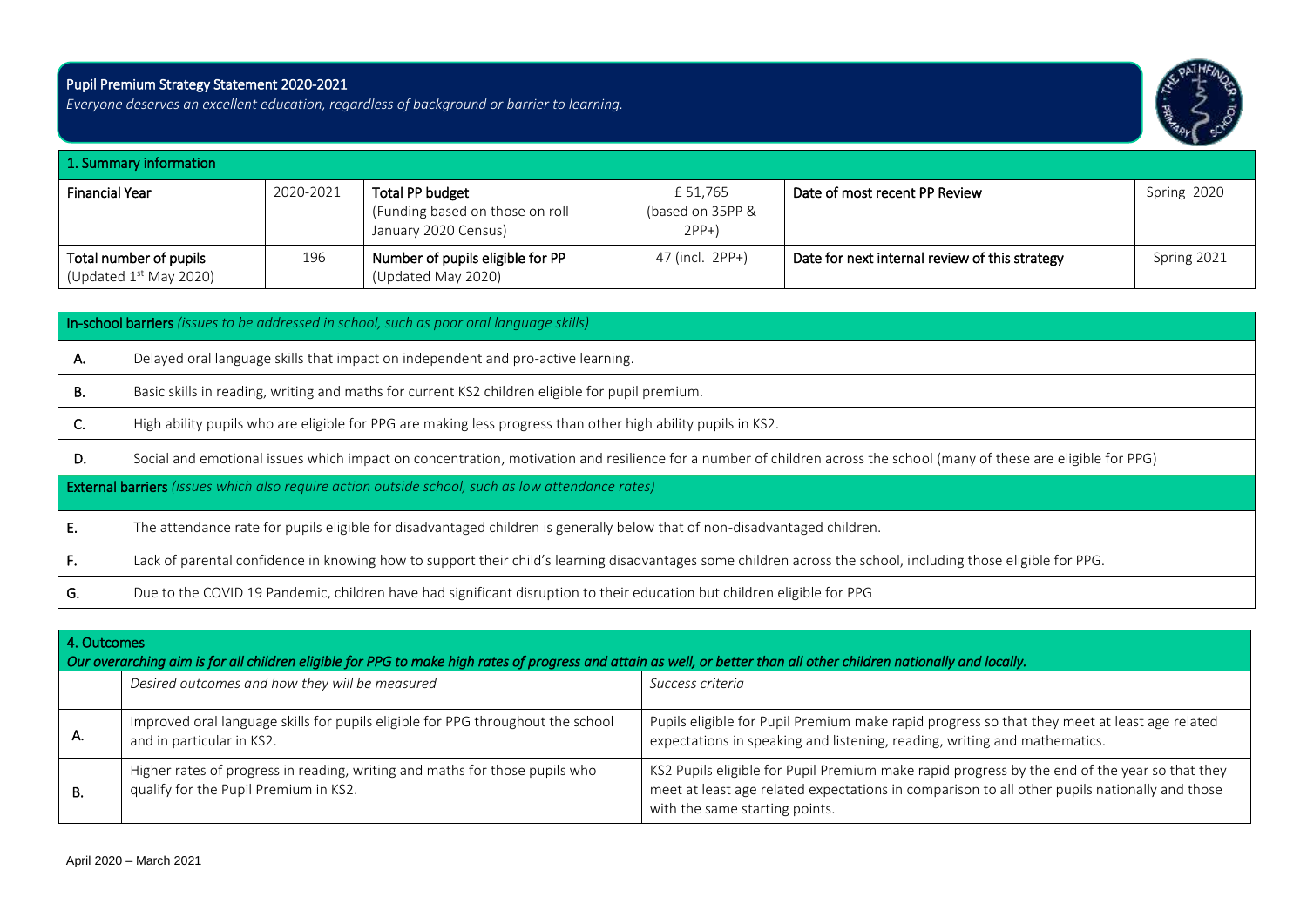|    | Higher rates of progress across Key Stage 2 for higher attaining pupils eligible for<br>PP.                                                           | Pupils eligible for PP identified as High ability make as much progress as 'other' pupils<br>identified as high ability, across Key Stage 2 in reading, writing and maths. Measured in Y6<br>through SATs outcomes and in Y3, Y4 and Y5 by teacher assessments and successful<br>moderation practice. |
|----|-------------------------------------------------------------------------------------------------------------------------------------------------------|-------------------------------------------------------------------------------------------------------------------------------------------------------------------------------------------------------------------------------------------------------------------------------------------------------|
| D. | Increased engagement in learning of those children eligible for PPG with Social<br>and emotional issues which results in increased rates of progress. | Pupils eligible for Pupil Premium are observed to have improved concentration, motivation and<br>resilience, thus resulting in rapid progress by the end of the year and meeting at least age<br>related expectations.                                                                                |
|    | Increased attendance rates for pupils eligible for Pupil Premium.                                                                                     | Reduce the number of persistent absentees and lateness among pupils eligible for Pupil<br>Premium. Overall Pupil Premium attendance improves and is above the national average for<br>this group.                                                                                                     |
| г. | Improved engagement and confidence of parents eligible for PPG to support their<br>children with their learning.                                      | Parents of Pupils eligible for PPG attend parental involvement sessions, workshop sessions and<br>ensure that their children read 5 times per week and complete their homework.                                                                                                                       |

Planned expenditure

| Academic year                                                                                                                                                                                  |                                | 2020/2021                                                                                                                                                                                                                   |                                                                                                                                                                                                                                             |                                                                                                                                                                                                          |                   |                                        |  |  |
|------------------------------------------------------------------------------------------------------------------------------------------------------------------------------------------------|--------------------------------|-----------------------------------------------------------------------------------------------------------------------------------------------------------------------------------------------------------------------------|---------------------------------------------------------------------------------------------------------------------------------------------------------------------------------------------------------------------------------------------|----------------------------------------------------------------------------------------------------------------------------------------------------------------------------------------------------------|-------------------|----------------------------------------|--|--|
| The three headings below enable schools to demonstrate how they are using the pupil premium to improve classroom pedagogy, provide targeted support and to support whole school<br>strategies. |                                |                                                                                                                                                                                                                             |                                                                                                                                                                                                                                             |                                                                                                                                                                                                          |                   |                                        |  |  |
|                                                                                                                                                                                                | 1. Quality of teaching for all |                                                                                                                                                                                                                             |                                                                                                                                                                                                                                             |                                                                                                                                                                                                          |                   |                                        |  |  |
| Desired outcome                                                                                                                                                                                | Impact<br>Group                | Chosen action / approach                                                                                                                                                                                                    | What is the evidence and<br>rationale for this choice?                                                                                                                                                                                      | How will we ensure it is implemented well?                                                                                                                                                               | <b>Staff lead</b> | When will we review<br>implementation? |  |  |
| Improved oral language<br>skills for pupils eligible<br>for PPG throughout the<br>school and in particular<br>in KS2.                                                                          | All Chn<br>All staff           | All staff to receive updated<br>specialist training for Speech and<br>Language and developing<br>vocabulary in order to support<br>children with language building,<br>oracy skills and development of<br>wider vocabulary. | Many children join our<br>school with particularly low<br>starting points with regards<br>to oracy and<br>communication. A number<br>of PP children continue to<br>have Speech and language<br>challenges as they go<br>through the school. | Regular meetings between specialist LSA and<br>SENCO.<br>Monitoring and review sessions with Speech<br>and Language Therapist.<br>Meetings with parents to discuss support and<br>progress in this area. | <b>VS</b><br>AH   | April 2021                             |  |  |
|                                                                                                                                                                                                | Select chn                     | Training for specialist LSA to have<br>a focus on improving Speech and<br>language across the school.                                                                                                                       | Having a key adult with<br>specific responsibility for<br>this will support and enable<br>these chn to better access                                                                                                                        | Regular meetings between specialist LSA and<br>SENCO.<br>Monitoring and review sessions with Speech<br>and Language Therapist.                                                                           | VS<br>AH          | April 2021                             |  |  |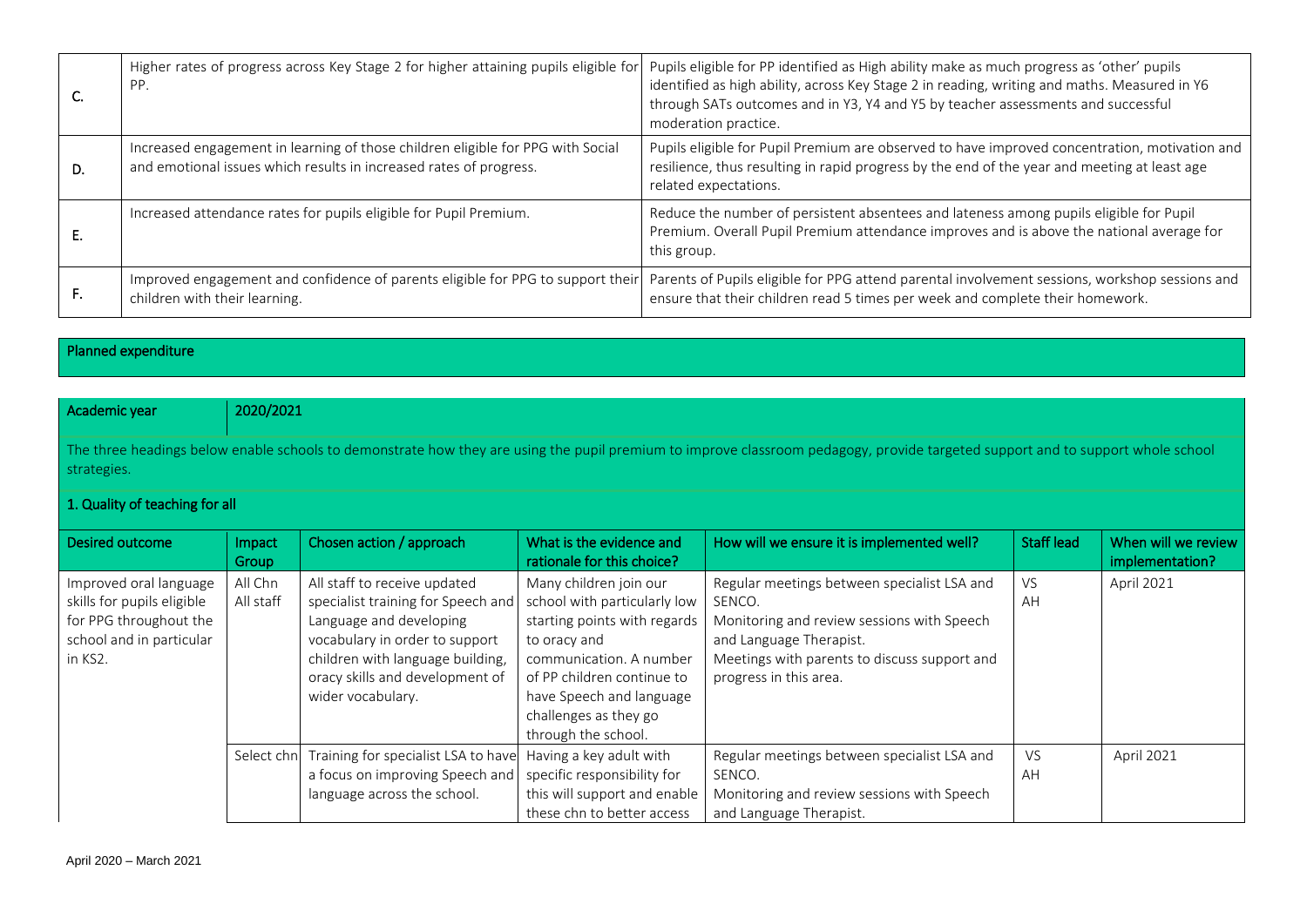|                                                                                                                               |                                  | Dedicate 30% of their timetable<br>to providing SALT interventions.                                                                                                                                                           | their learning and in term<br>improve progress.                                                                                                                                                                                                                            | Meetings with parents to discuss support and<br>progress in this area.                                                                                                                                        |                               |              |
|-------------------------------------------------------------------------------------------------------------------------------|----------------------------------|-------------------------------------------------------------------------------------------------------------------------------------------------------------------------------------------------------------------------------|----------------------------------------------------------------------------------------------------------------------------------------------------------------------------------------------------------------------------------------------------------------------------|---------------------------------------------------------------------------------------------------------------------------------------------------------------------------------------------------------------|-------------------------------|--------------|
|                                                                                                                               | Key staff<br>Teachers            | SENCO to attend 2 day ELKLAN<br>training and share key classroom<br>strategies with staff.                                                                                                                                    | SENCO often provides<br>feedback and initial support<br>for class teachers, this<br>would improve confidence<br>levels in this area and<br>support work of specialist<br>LSA                                                                                               | Staff meeting to deliver key aspects of training.<br>Monitoring of strategies through learning walks<br>and wider monitoring of provision.                                                                    | AH                            | January 2021 |
| Improved engagement<br>and confidence of<br>parents eligible for PPG<br>to support their children<br>with their learning.     | PP chn                           | Introduction of family worker<br>role to support engagement in<br>children's learning and facilitate<br>conversations between home<br>and school.                                                                             | A number of our PP families<br>lack parental confidence in<br>engaging with school staff. A<br>number of these families<br>have shared that they                                                                                                                           | Regularly reviewed between family worker and<br>DHT. Monitor engagement/attendance at<br>coffee mornings. Liaison between class<br>teachers and family worker.<br>Monitoring of progress data and discussions | CC<br>AH<br><b>SLT</b>        | April 2021   |
|                                                                                                                               | All<br>parents<br>PP<br>families | Through parent coffee mornings,<br>offer sessions around how to<br>support reading at home and<br>supporting home learning.                                                                                                   | themselves find aspects of<br>learning difficult. Providing<br>relaxed, welcoming<br>opportunities to talk about<br>supporting at home school<br>be a good encouragement.                                                                                                  | with class teachers.<br>Monitor engagement in PP chn home learning.                                                                                                                                           | CC<br>AH<br><b>SLT</b>        | April 2021   |
| Higher rates of progress<br>in reading, writing and<br>maths for those pupils<br>who qualify for the Pupil<br>Premium in KS2. | All chn                          | Staff training on managing<br>provision maps and planning and<br>monitoring appropriate<br>interventions.                                                                                                                     | All teachers to use<br>innovative and successful<br>teaching strategies in order<br>to accelerate the progress<br>on all chn with a particular                                                                                                                             | SLT monitoring through lesson observations,<br>book looks and data analysis.                                                                                                                                  | <b>SLT</b>                    | January 2021 |
|                                                                                                                               | Teachers<br>All chn              | Regular CPD on improving<br>teaching & learning to manage<br>pace and challenge for all within<br>the classroom to ensure good<br>rates of progress.                                                                          | focus on PP.                                                                                                                                                                                                                                                               | SLT monitoring through lesson observations,<br>book looks and data analysis.                                                                                                                                  | <b>SLT</b>                    | January 2021 |
| Higher rates of progress<br>in reading, writing and<br>maths for those pupils<br>who qualify for the Pupil<br>Premium in KS2. | All chn                          | Regular training and CPD<br>available to all staff but<br>particularly for maths and English<br>subject leads in order to increase<br>knowledge for strategies to best<br>support all chn especially PP and<br>disadvantaged. | Maths and English subject<br>leaders need up-to-date<br>knowledge of strategies<br>and interventions to best<br>support the attainment<br>and progress of all chn<br>especially those who are<br>PP and disadvantaged.<br>They will then disseminate<br>this to all staff. | Feedback on training in staff meetings to<br>shared knowledge with staff.<br>SLT monitoring through lesson observations,<br>learning walks and book looks.<br>Data analysis.                                  | SG<br><b>ME</b><br><b>SLT</b> | March 2021   |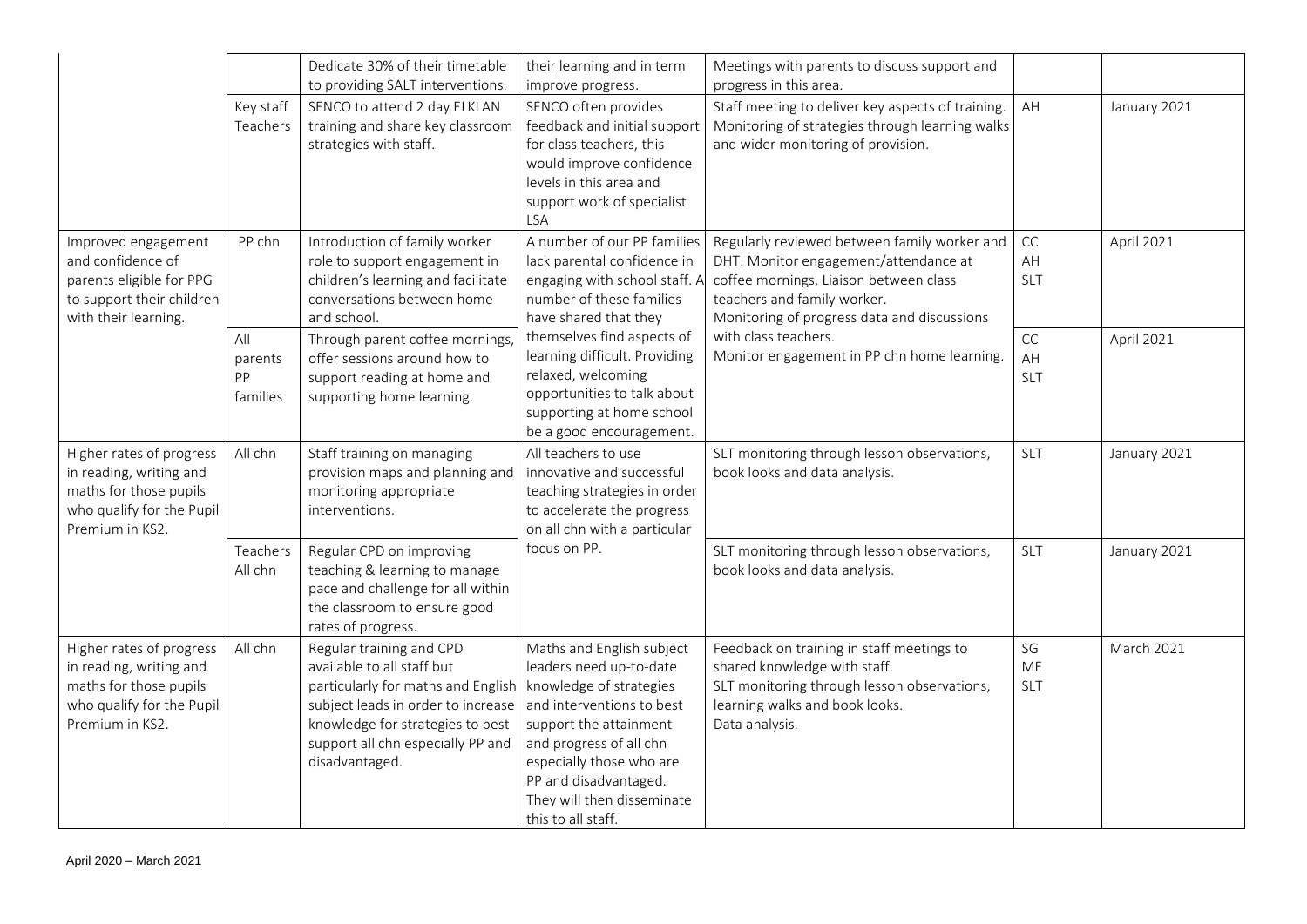Total Budget Cost

| г<br>150<br>г<br>$\overline{4}$ |  |
|---------------------------------|--|
|---------------------------------|--|

| 2. Targeted Support                                                                                                    |                      |                                                                                                                                                                                                                                                                       |                                                                                                                                                                                                                                                                                            |                                                                                                                                                                                                         |                         |                                        |
|------------------------------------------------------------------------------------------------------------------------|----------------------|-----------------------------------------------------------------------------------------------------------------------------------------------------------------------------------------------------------------------------------------------------------------------|--------------------------------------------------------------------------------------------------------------------------------------------------------------------------------------------------------------------------------------------------------------------------------------------|---------------------------------------------------------------------------------------------------------------------------------------------------------------------------------------------------------|-------------------------|----------------------------------------|
| Desired outcome                                                                                                        | Impact<br>Group      | Chosen action / approach                                                                                                                                                                                                                                              | What is the evidence and<br>rationale for this choice?                                                                                                                                                                                                                                     | How will we ensure it is implemented well?                                                                                                                                                              | <b>Staff lead</b>       | When will we review<br>implementation? |
| PP children will be<br>settled and ready to<br>learn after key<br>transitional points of the<br>day.                   | Selected<br>PP chn   | Train additional two members of<br>support staff in 'Sensory Circuits'.<br>Purchase a second set (to enable<br>more children to access) of<br>appropriate equipment to use in<br>sessions.<br>Run 'Sensory Circuits'<br>programme for selected children<br>3x weekly. | Many of our PP chn struggle<br>to settle back in to class and<br>their learning after key<br>transitional points in the<br>day.                                                                                                                                                            | Chn selected for the programme will returned<br>to class settled and 'ready to learn'.<br>In turn these children will make better<br>progress.                                                          | AH<br>(2xLSA)           | Termly                                 |
| Higher rates of progress<br>for PP chn in reading,<br>writing & maths at KS2.                                          | KS2 PP               | Embed the role of a 50%<br>timetabled 'Learning Coach' to<br>support the progress of PP chn<br>either individually or within a<br>small group.                                                                                                                        | Many of our PP chn have<br>gaps in their learning which<br>need to be filled in order to<br>build upon learn and make<br>the best possible progress.                                                                                                                                       | Regular meetings between SENCO and Learning<br>Coach.<br>PP data to be analysed as separate group and<br>reviewed half-termly.<br>Regular reports to Governing Body and visit<br>from link PP Governor. | <b>RBF</b><br>AH        | April 2021                             |
| Increased engagement in<br>learning of those children<br>eligible for PP with Social<br>and emotional issues.          | Specific<br>child    | School-funded 50% 1:1 support<br>to assist in improving behaviours<br>for learning and 'readiness to<br>learn', with the intention of<br>improving attainment and<br>progress.                                                                                        | Child accesses learning<br>more successfully with 1:1<br>support with clear breaks<br>between tasks.                                                                                                                                                                                       | Monitoring of books to illustrate engagement in<br>tasks and progress. Regular review meetings<br>with SENCO. Increase in attainment and<br>progress.                                                   | AH<br><b>RBF</b>        | <b>March 2021</b>                      |
| Increased engagement in<br>learning of those children PP & SEN<br>eligible for PP with Social<br>and emotional issues. | Selected<br>children | Purchase a range of engaging<br>resources which can be used to<br>support a task/reward scheme<br>for key PP children with<br>additional needs.                                                                                                                       | Specific group of PP chn<br>who also have SEN needs<br>who access learning more<br>successful when presented<br>with a task/reward structure<br>to learning. Resources need<br>to have multiple uses which<br>can support social skills in<br>order to engage in whole-<br>class learning. | Monitoring of books to illustrate engagement in<br>tasks and progress. Regular review meetings<br>with SENCO. Increase in attainment and<br>progress.                                                   | AH<br>Class<br>teachers | January 2021                           |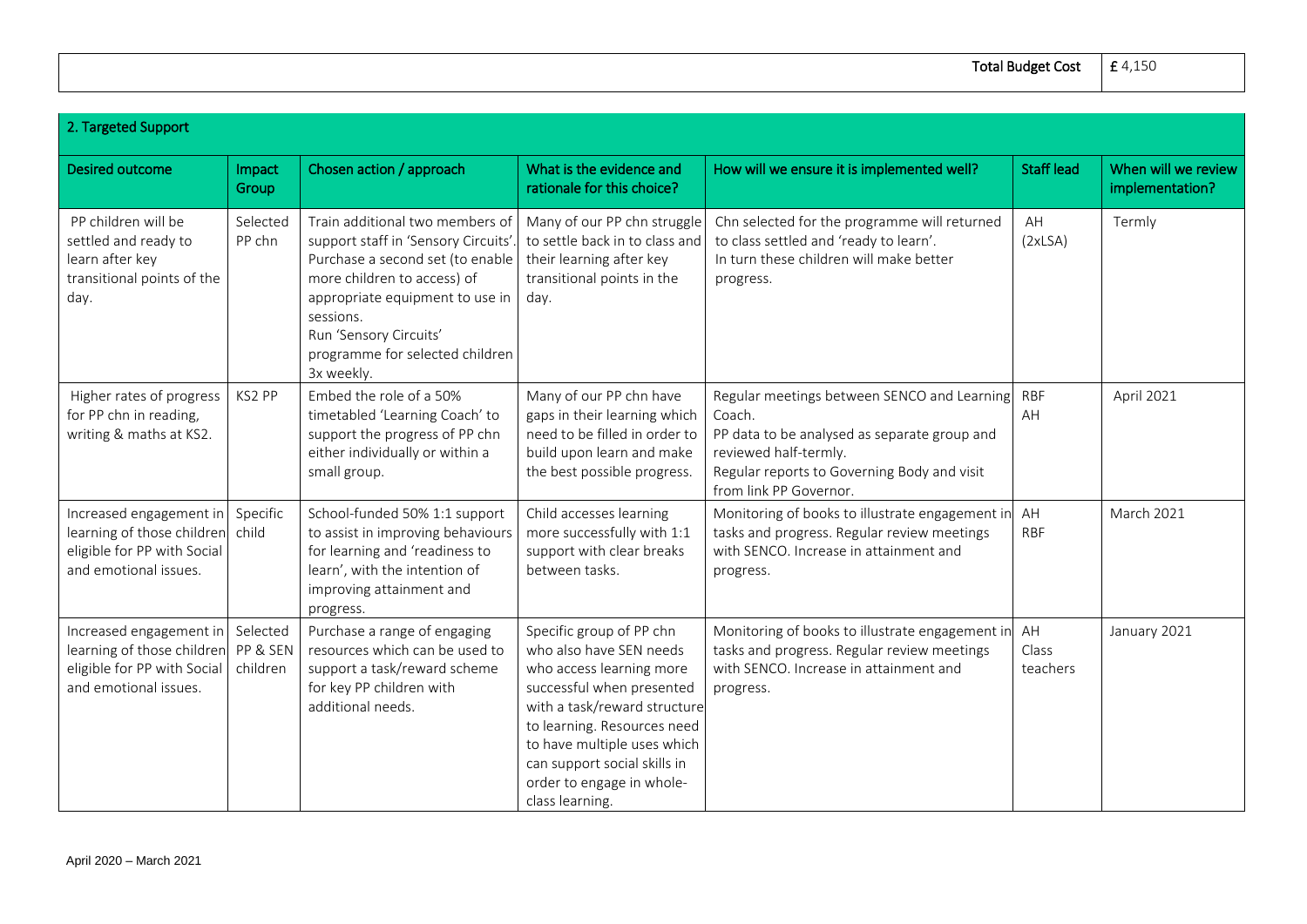| Support social and         | Select PP | Fund attendance at holiday clubs | Some of our PP chn can find | Registers at holiday clubs. | AH                           | <b>March 2021</b> |
|----------------------------|-----------|----------------------------------|-----------------------------|-----------------------------|------------------------------|-------------------|
| emotional well-being of    | chn       | for key children - up to 4 days  | social interactions         |                             | <b>VS</b>                    |                   |
| key PP children through    |           | per child                        | challenging and this can    |                             | <b>SLT</b>                   |                   |
| extra-curricular access    |           |                                  | affect their confidence.    |                             |                              |                   |
|                            |           |                                  | Getting to know children in |                             |                              |                   |
|                            |           |                                  | a more relaxed environment  |                             |                              |                   |
|                            |           |                                  | can improve this.           |                             |                              |                   |
| For all PP children to     | Select PP | Make £100 contribution towards   | Some of our disadvantaged   | Attendance at residential   | AH                           | March 2021        |
| have the opportunity to    |           | PP/disadvantaged children who    | children have limited       |                             | DL                           |                   |
| access a residential trip. |           | would have specific benefit from | experience of a holiday and |                             |                              |                   |
|                            |           | this experience.                 | are able to excel in a      |                             |                              |                   |
|                            |           |                                  | differing environment.      |                             |                              |                   |
|                            |           |                                  |                             |                             | Total Budget Cost   £ 29,950 |                   |
|                            |           |                                  |                             |                             |                              |                   |

| 3 Other approaches                                                                                                        |                                  |                                                                                                                                                                                                   |                                                                                                                                                                                     |                                                                                                                                                             |            |                                         |
|---------------------------------------------------------------------------------------------------------------------------|----------------------------------|---------------------------------------------------------------------------------------------------------------------------------------------------------------------------------------------------|-------------------------------------------------------------------------------------------------------------------------------------------------------------------------------------|-------------------------------------------------------------------------------------------------------------------------------------------------------------|------------|-----------------------------------------|
| Desired outcome                                                                                                           | Impact<br>group                  | Chosen action/approach                                                                                                                                                                            | What is the evidence and<br>rationale for this choice?                                                                                                                              | How will we ensure it is implemented well?                                                                                                                  | Staff lead | When will you review<br>implementation? |
| For key adults to have an<br>up to date understanding<br>of strategies for PP and<br>disadvantaged.                       | All PP &<br>Dis chn<br>All staff | AH & RBF to attend appropriate<br>CPD designed to further develop<br>the learning and attainment of<br>disadvantaged pupils.                                                                      | Growing number of PP chn<br>across the school with<br>significantly<br>disproportionate funding,<br>seeking innovative ways to<br>best use PPG to support all<br>children.          | Regular meetings between SENCO and<br>Learning Coach.<br>Half-termly review of data for PP chn.<br>Half-termly review and reallocation of<br>interventions. | AH         | April 2021                              |
| Improved engagement<br>and confidence of<br>parents eligible for PPG<br>to support their children<br>with their learning. | All<br>parents                   | CC to begin establishing a full-<br>time family worker role and to<br>introduce weekly parent café for<br>all parents but work to<br>encourage the engagement of<br>our 'disadvantaged' families. | There are limited<br>opportunities to meet other<br>parents in a new<br>community. Many of our<br>'disadvantaged' families<br>prefer an informal space to<br>talk to school adults. | Regular reviews between family worker and<br>SLT.<br>Attendance numbers.                                                                                    | CC         | <b>March 2021</b>                       |
| Increased engagement in<br>learning of those children<br>eligible for PP with Social<br>and emotional issues.             | Selected<br>chn                  | Whole-staff to be trained in<br>STEPS training.                                                                                                                                                   | A number of PP or<br>disadvantaged chn require<br>additional support with<br>regards to positive<br>behaviour management in                                                         | Learning walks and observations to see<br>approaches in use.                                                                                                | <b>SLT</b> | January 2021                            |